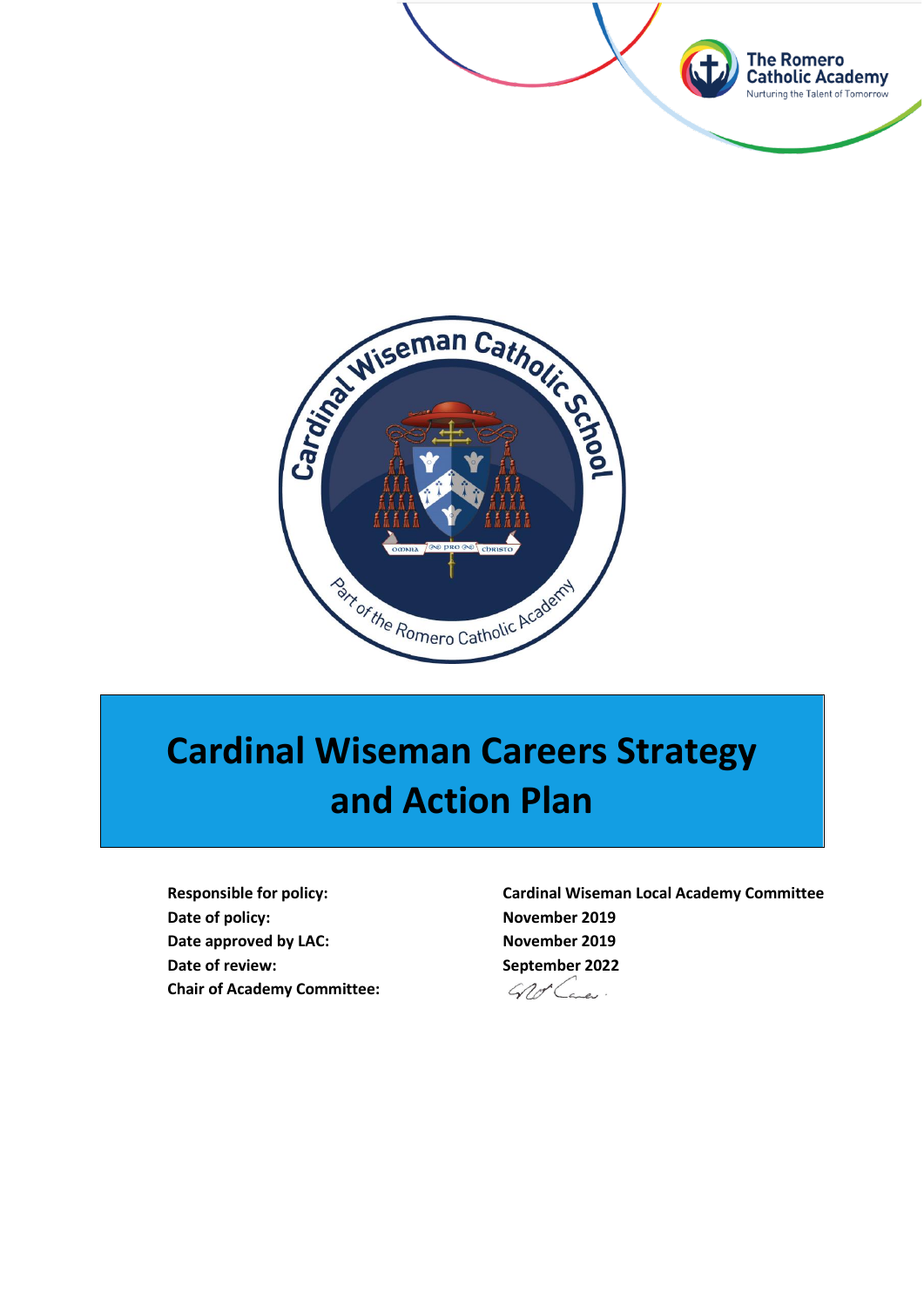## Contents

**The Romero<br>Catholic Academy**<br>Nurturing the Talent of Tomorrow

 $\mathbf{t}$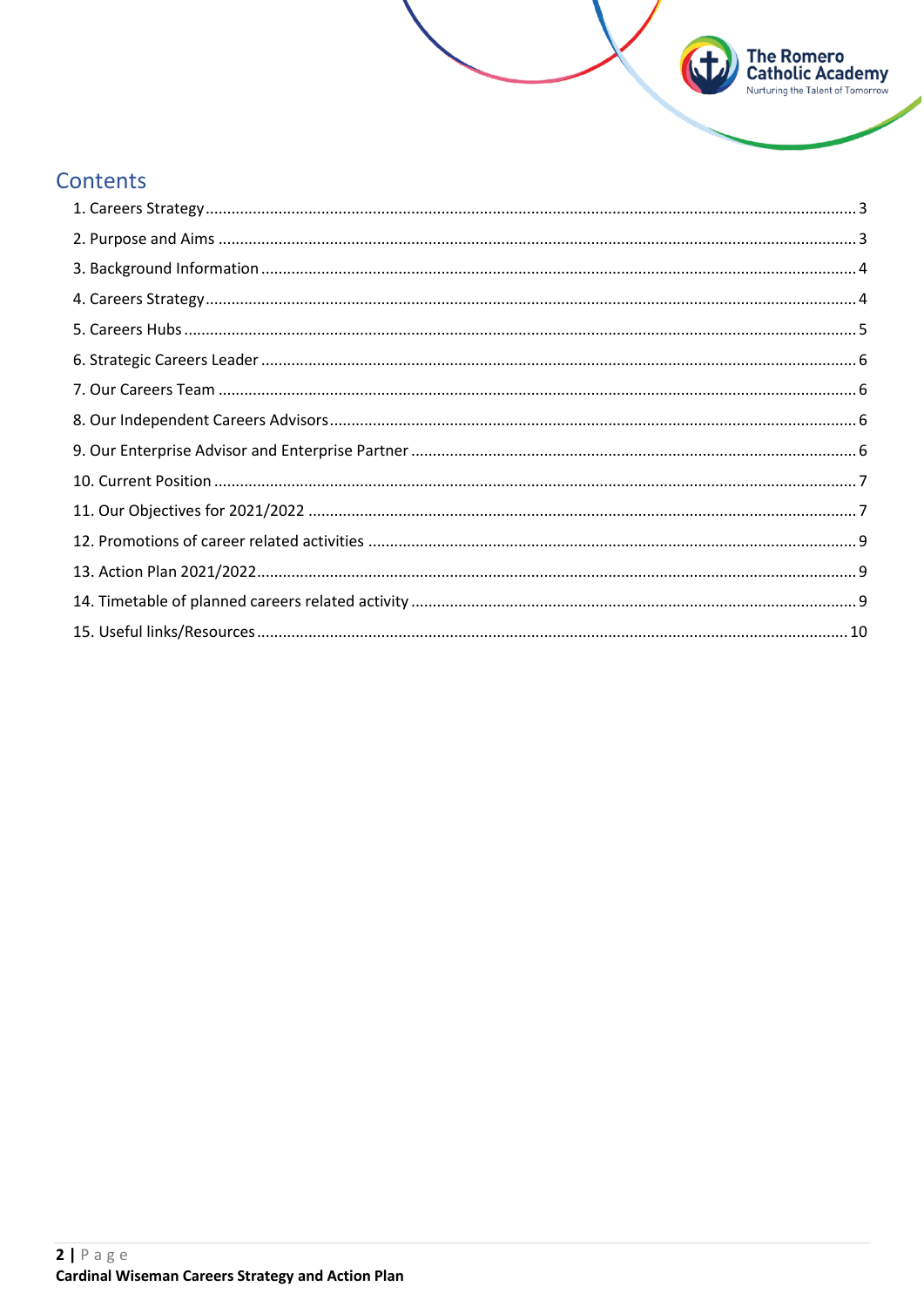#### <span id="page-2-0"></span>**1. Careers Strategy**

#### **A Compass for Life**

Cardinal Wiseman Catholic School and Sixth Form endeavours to provide its students with a 'Compass for Life', to help our students navigate their path whilst at school and later through their adult life. The concept of the compass is based upon the four school values of Knowledge, Ambition, Respect and Resilience. The fulcrum or centre of the Compass for Life is our Catholic faith. It is our aspiration that this can be a lifelong instrument that enables our students to make sound and sensible decisions for the common good as well as for their own personal benefit. As Catholics we believe that every person should have sufficient access to the goods and resources of society so that they can completely and easily live fulfilling lives. The rights of the individual to personal possessions and community resources must be balanced with the needs of the disadvantaged and dispossessed.

The Romero atholic Academy; **Jurturing the Talent of Tomorrow** 

#### <span id="page-2-1"></span>**2. Purpose and Aims**

Cardinal Wiseman Catholic School and Sixth Form is fully committed to ensuring that all of our students acquire the skills, knowledge and attitudes to manage their learning and career progression.

Cardinal Wiseman Catholic School and Sixth Form has already established a range of effective careers guidance activities which we hope will guide support our students to achieve positive destinations such as A 'levels, Higher Education, Apprenticeships, Technical routes or Employment.

This careers strategy sets out Cardinal Wiseman Catholic School and Sixth Form's key approaches internally and externally to enhance the current careers guidance activities and participation opportunities already available to our students. The aim is to ensure that students are fully prepared for and informed effectively about their next steps and can therefore aspire to achieve their full potential. We want to ensure that our students have both the aptitude and interpersonal skills to effectively communicate and add value within the workplace.

The school will collaborate throughout this strategy with a range of external agencies to help us ensure we will meet all of the mandatory requirements contained within the Department for Education's new careers strategy. These partnerships will include working alongside The Careers and Enterprise Company (CEC), The Coventry and Warwickshire Local Enterprise Partnership (CWLEP), Coventry County Council (WCC), Further Education (FE) and Higher Education (HE) providers and a wide range of local employers. Additionally, independent careers advice and guidance is provided by Prospects Services and their impartial advisors that work with all of your year groups from Year 7 to Year 13.

High quality careers guidance is a crucial part of improving social mobility. Young people make choices based on what they know and what they think is available to them. If our young people are made fully aware of the career pathways and opportunities available to them, they will be more able to make informed choices about which qualifications and career pathways which will enable them to achieve their goals.

The strategy includes measures to further develop and improve the current provision on offer to students and will ensure that Cardinal Wiseman Catholic School and Sixth Form will meet the requirement to meet the eight "Gatsby Benchmarks" set out within the Department for Education's careers strategy by August 2020.

This strategy outlines our whole school approach to delivering careers guidance to all of our students throughout their journey through education. Careers activity will therefore take place across Years 7 through to Year 13 as part of the mandatory requirements set by the Department for Education and contained within the Gatsby Benchmarks.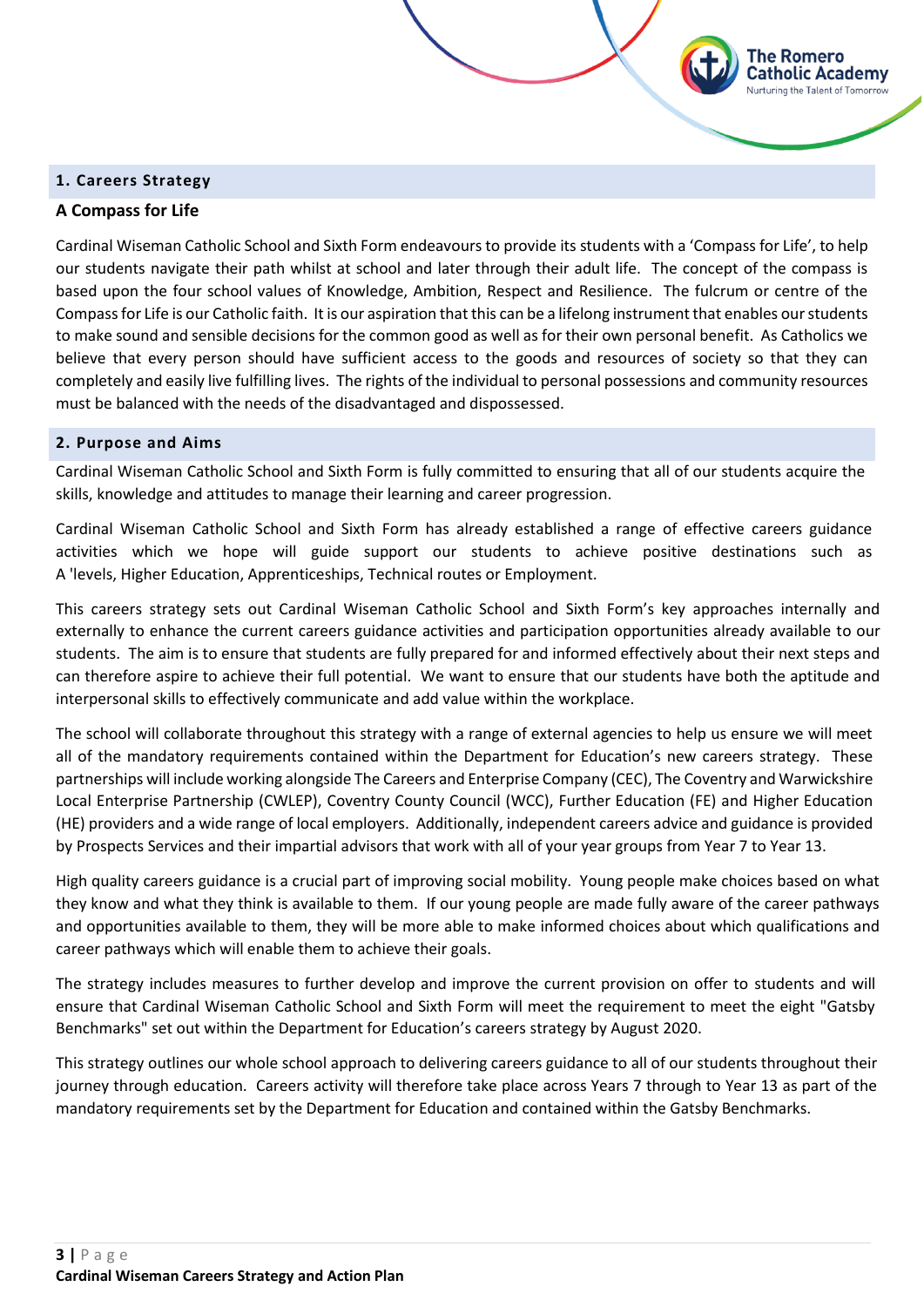#### <span id="page-3-0"></span>**3. Background Information**



The Careers and Enterprise Company was set up in 2015 to transform careers and enterprise provision in schools and colleges across England. The Careers and Enterprise Company had an initial remit to improve employer engagement through the creation of the Enterprise Adviser Network and support schools to increase the delivery of activities which would help them build long lasting employer relationships (Gatsby Benchmarks 5 and 6).

The Romero **Catholic Academy** 

### **Coventry and Warwickshire Local Enterprise Partnership**



# **Coventry & Warwickshire** Local **Enterprise** Partnership

Cardinal Wiseman Catholic School and Sixth Form is an active member of the Coventry Careers Hub and supports the development of Coventry's future workforce through the Coventry and Warwickshire Enterprise Partnership.

#### <span id="page-3-1"></span>**4. Careers Strategy**



**Careers strategy:** making the most of everyone's skills and talents

December 2017

In December 2017 the government's Department for Education launched the latest version of their "Careers Strategy". This new strategy places the Careers and Enterprise Company at the heart of driving forward careers provision for young people. Their enhanced role is to act as a catalyst in the fragmented landscape of careers and enterprise, supporting programmes that work, filling gaps in provision and ensuring coverage across the entire country.

This new strategy adopted the Gatsby Benchmarks, which were originally developed by the Gatsby Foundation in 2014 by the Gatsby Charitable Foundation. These benchmarks were based on international research and helped identify best practice and guidance for education establishments in order for them to deliver high quality careers guidance to young people across England. These benchmarks have also formally been adopted by OFSTED and will now form part of their school inspection process.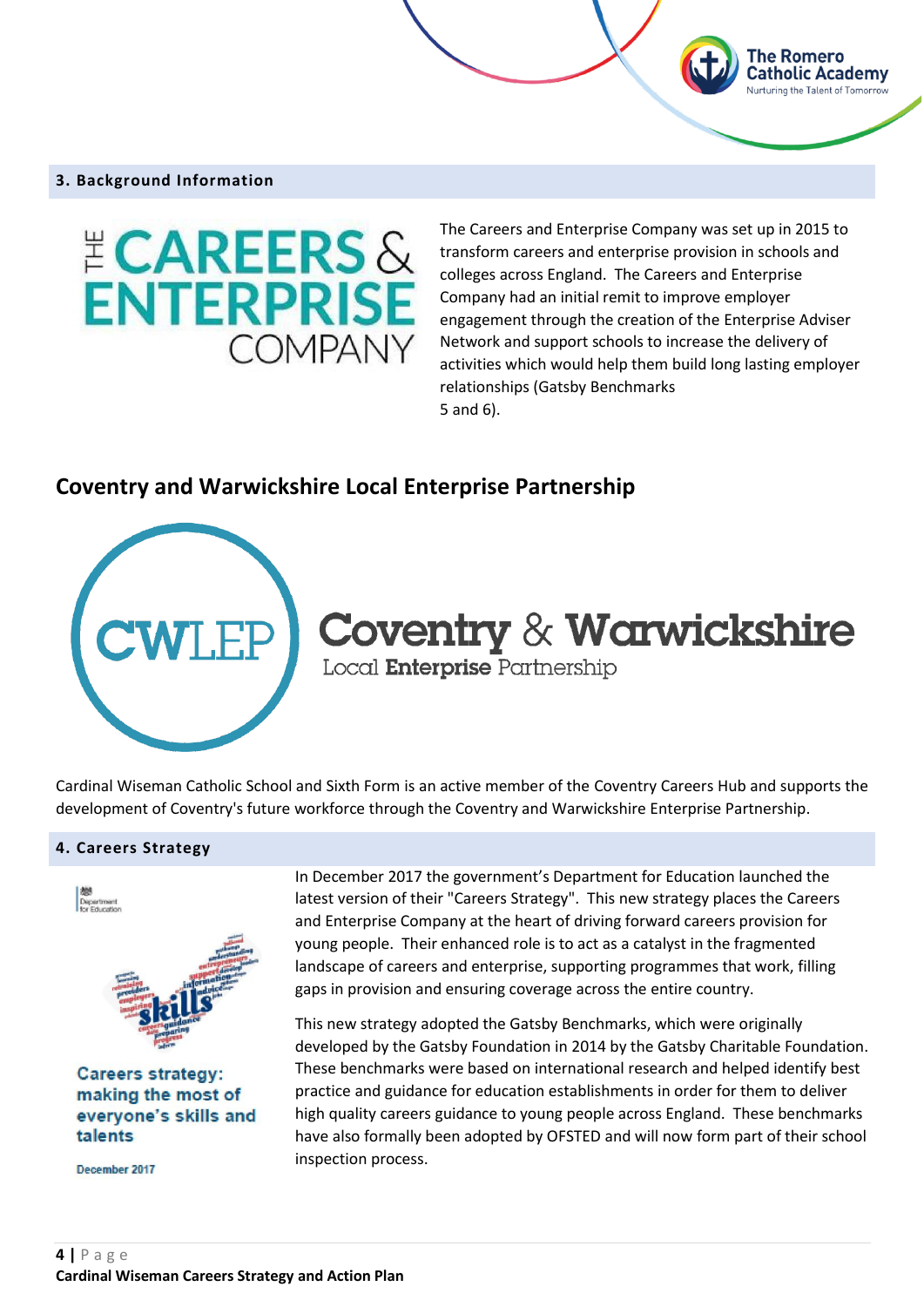#### **The Eight Gatsby Benchmarks of Good Career Guidance are:**

- 1. A stable careers programme.
- 2. Learning from career and labour market information.
- 3. Addressing the needs of each pupil.
- 4. Linking curriculum learning to careers.
- 5. Encounters with employers and employees.
- 6. Experience of workplaces.
- 7. Encounters with further higher education.
- 8. Personal guidance.

#### <span id="page-4-0"></span>**5. Careers Hubs**

Since October 2015 the Gatsby Charitable Foundation, in partnership with the Careers and Enterprise Company, has also been running a Careers Hub pilot in the North East Local Enterprise Partnership area. This Careers Hub pilot was put in place to build on the support provided through the Enterprise Adviser Networks to achieve benchmarks 5 and 6 and support schools / colleges to achieve all eight of the Gatsby Benchmarks.

The Romero

atholic Academy

Following the conclusion of this pilot the Department for Educations Careers Strategy has requested that the Careers and Enterprise Company scale up this model by establishing 20 more Careers Hubs across the country, based on the North East Pilot model.

#### **What is a Careers Hub?**

A Careers Hub is a group of between 20 and 40 secondary schools / colleges / SEN Schools located in the same geographical area, working with universities, other education and training providers, employers and career guidance professionals to ensure that ALL the Gatsby Benchmarks are delivered in each school and college within the Hub and that careers outcomes are improved for all young people. Schools and colleges within the Hub should have a shared vision of how they will work together to improve outcomes for the young people in their area.

#### **Coventry and Warwickshire Careers Hub**

Coventry and Warwickshire are to become two of 20 Careers Hubs, following an announcement from the Secretary of State. The expansion of the successful hub model follows [news last year](https://www.careersandenterprise.co.uk/news/careers-education-turning-corner-new-research-finds) that careers support is improving across England and is now strongest in disadvantaged areas.

The Coventry and Warwickshire Careers Hubs will give every school and college in the area the opportunity to work together with universities, training providers, employers and career professionals. Each Hub brings together a group of up to 40 schools and colleges to improve careers support for young people in their area, through a relentless focus on best practice.

These are the first Hubs to be established in the area and the Warwickshire Careers Hub will be integrated with Warwickshire County Council's Skills for Employment Programme to provide a co-ordinated and coherent approach to careers activity in the county.

In September, The Careers & Enterprise Company launched the first 20 'Careers Hubs' across England. Schools and colleges in this first wave of Careers Hubs are already outperforming the national average across all aspects of careers.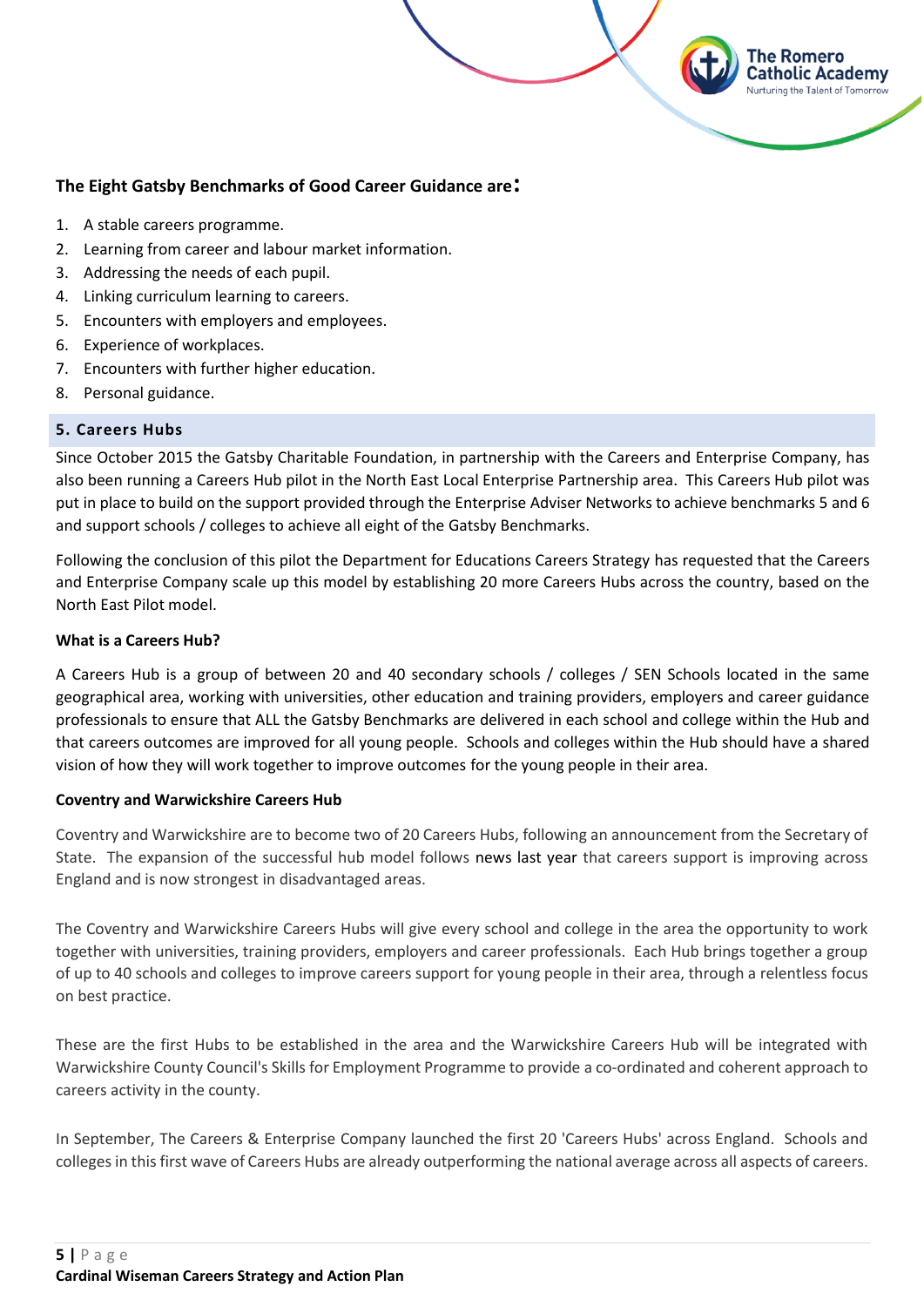#### <span id="page-5-0"></span>**6. Strategic Careers Leader**

As set out within the Department for Educations Careers Strategy Cardinal Wiseman Catholic School and Sixth Form is required to have a designated member of our Senior Leadership Team named as our school's Strategic Careers Lead.

The Romero Catholic Academy

The Strategic Careers Lead will have the responsibility to make sure that we as a school meet our mandatory requirements and work towards achieving all eight of the Gatsby Benchmarks by August 2020.

Colin Beesley has agreed to undertake this role and can be contacted via the school telephone number: 02476 617231 or by email: cbeesley@cwcscoventry.co.uk

Colin Beesley will provide both the Principal and the board of governors with regular updates on our progress and will work closely with the Coventry and Warwickshire LEP delivery team, our assigned Enterprise Adviser, Prospects of Coventry as well as with local employers to ensure we deliver this strategy.

#### <span id="page-5-1"></span>**7. Our Careers Team**

**Colin Beesley** will lead our team which will include the following staff members:

- Strategic Careers Lead and SLT Link: Colin Beesley
- Key Stage 5 Careers Lead: Nora Duffy
- Key Stage 4 Careers Lead: Kirsti Greenway
- Key Stage 3 Careers Lead: Chris Alcott
- Independent Careers Adviser: Prospects of Coventry
- Romero Academy Representative: Patrick Taggart
- Romero Link Governor: Brendan Fawcett (Chair)

In addition, all staff are supported to contribute to the careers and guidance programme through their roles as tutors and subject teachers.

#### <span id="page-5-2"></span>**8. Our Independent Careers Advisors**

Prospects work in Coventry and Warwickshire and provide careers information advice and guidance to young people. The work is commissioned by both Coventry City Council and Warwickshire County Council. Prospects are an integral part of our Careers Information and Guidance Programme and meet with every student from Year 7 to Year 13 to deliver impartial advice and guidance on post 16 education choices as well as career pathways including apprenticeships.

Currently we have 2 independent and impartial advisors that meet with students 3 days per week, led by Raj Attwal. Students in Years 7 - 9 meet for one hour for a careers and higher education discussion to determine their needs and areas where they might need further guidance. Students in Years 10 and 11 are given a 1:1 session with an advisor where they are given the opportunity to explore their aspirations in greater depth. Prospects provide a customised programme for our students in Years 12 and 13 in preparation for their imminent decisions on joining apprenticeships or University applications.

#### <https://www.prospects.co.uk/>

#### <span id="page-5-3"></span>**9. Our Enterprise Advisor and Enterprise Partner**

Through the Coventry and Warwickshire LEPs Enterprise Adviser Network Cardinal Wiseman Catholic School and Sixth Form are delighted to have been assigned our own designated enterprise adviser. David Lennox will be in school on a regular basis and will be helping to facilitate network members of a senior management level to visit and meet with students throughout the year. Mr Lennox will also be assisting the school with our careers fair for Year 10 students in 2022.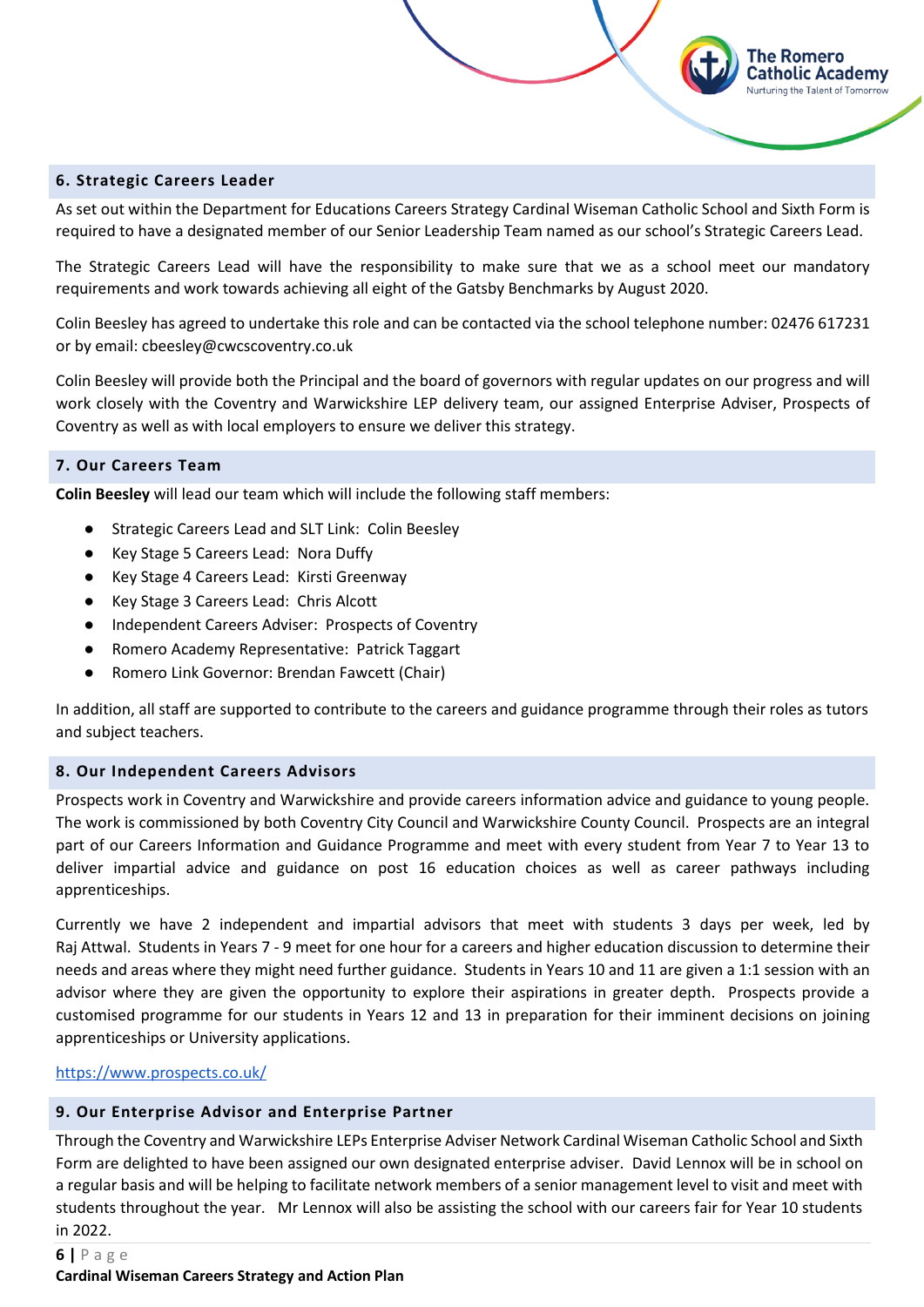Our Enterprise Partner is Mr Peter Murphy. Mr Murphy has a long career in the automotive sector, most recently within the Sytner Group. Mr Murphy will be assisting the school with its apprenticeships programme given his considerable expertise and experience.

The Romero Catholic Academy Nurturing the Talent of Tomorrow

#### <span id="page-6-0"></span>**10. Current Position**

Students are currently receiving the following careers related support or participating within the activities listed below during their journey through school:

Key Stages 3 & 4 receive visits from employers during Collective Worship that deliver presentations on areas of work. They also provide advice on skills and abilities that enhance employability. Students will receive guidance in PHSE lessons on topics such as Confidence, Adaptability, Resilience and Aspirations. Students in Key Stage 4 will attend a careers fair which is facilitated by the Coventry and Warwickshire Local Enterprise Partnership. Prospective employers will attend and give advice on apprenticeships and graduate entry programmes for their respective sectors. The careers fair immediately precedes our Work Experience Programme for Year 10 which spans 2 weeks at the end of the Summer Term. All students conduct an evaluation of their placement at its conclusion for their own benefit, detailing what they found useful and what they learned as a result of the placement. The school also benefits from being able to amend and enhance the programme according to its relevance and suitability for students.

#### <span id="page-6-1"></span>**11. Our Objectives for 2021/2022**

#### **1. A Stable Careers Programme**

- To ensure the careers programme is delivered by individuals with the right skills and experience. The school will, wherever possible, use qualified careers professionals to offer advice and guidance to all or the overwhelming majority of students.
- To enable students to have an understanding of the full range of opportunities available to them, the skills that are valued within the workplace and to have first-hand experience of a work environment. (In the light of the ongoing pandemic students may well have virtual experience as opposed to being on site of an employer for work experience).
- To develop and publish a careers programme that will raise the aspirations of all students regardless of academic ability and is tailored to meet their individual needs wherever possible.
- Ensure our Careers Strategy is fully supported by the Senior Leaderships team within schools and is approved by the board of governors.
- To ensure there is a clear focus on the activities which support enterprise, employability skills, workplace experiences and qualifications which employers' value.
- Regularly evaluate our careers strategy to determine the impact of our careers related activity based on the feedback provided to us by students, teachers, employers and, where appropriate, parents.
- To maintain high quality careers provision endorsed by the Careers and Enterprise Company and to review the improvement of our programme by using the Compass evaluation and Tracker tools.

#### **2. Learning from Career and Labour Market Information**

- To encourage and increase the use of online careers tools and packages across all year groups. Working with our own careers team, key partners, stakeholders, local and national professional bodies.
- To utilise and then support the development of labour market information to ensure staff and students are informed in their decisions and the advice being given. Work with the Coventry and Warwickshire LEP and the Careers and Enterprise Company to help establish key priority areas which need to be developed.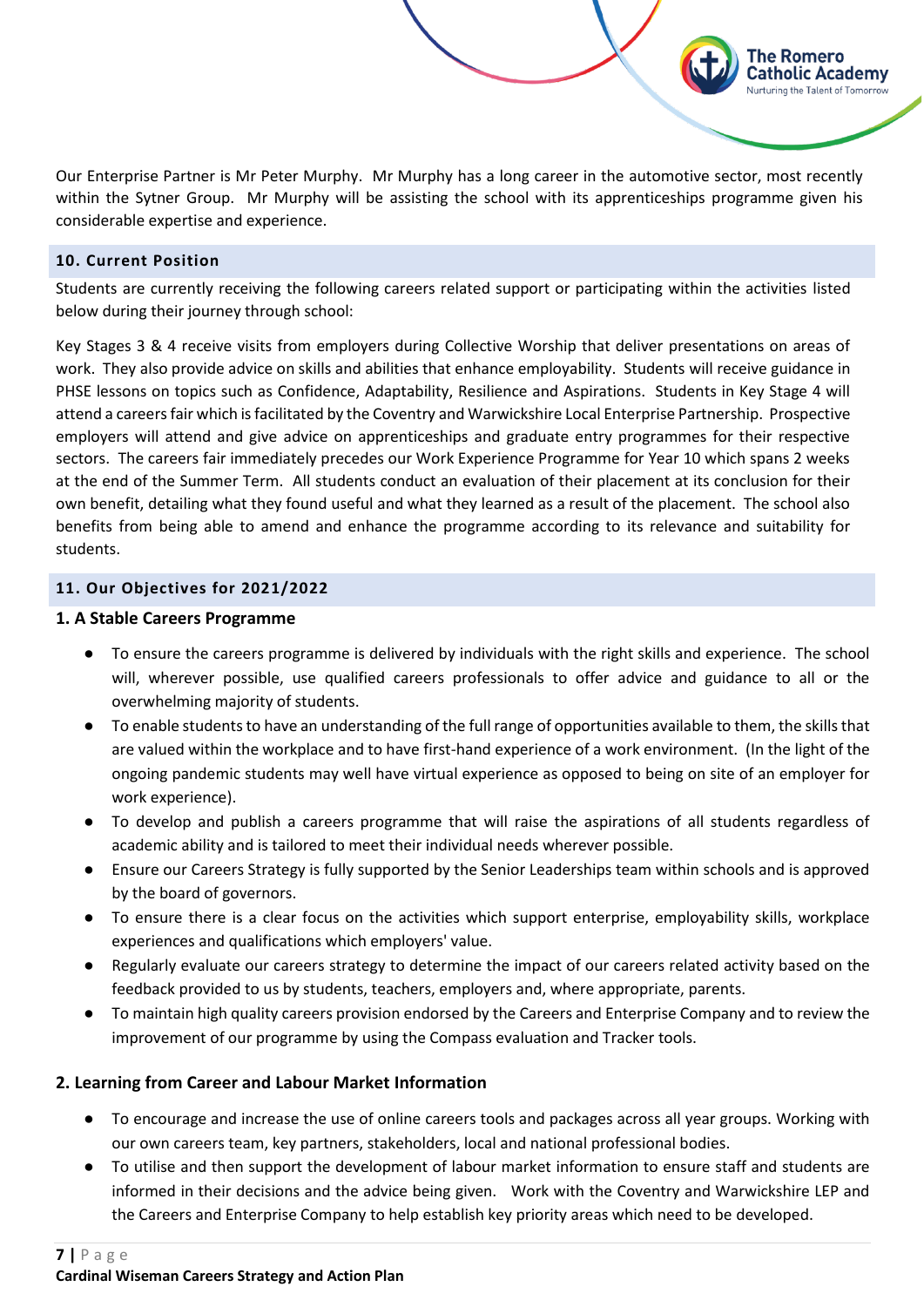● To promote the values of labour market information to parents /carers (where appropriate) to access and understand this information. To investigate careers and opportunities in learning, work and apprenticeships and how these meet the local and national priorities.

The Romero **Catholic Academy** Nurturing the Talent of Tomorrow

#### **3. Addressing the Needs of the Pupil**

- To develop mechanisms to report, track and monitor compliance in relation to the Careers Strategy objectives.
- To develop accurate tracking systems to ensure students are able to keep track of their own journey, record and access the advice they have received and monitor the agreed actions and next steps.
- Ensure that a programme of activity takes place which raises the aspirations of all students and challenges stereotypical thinking in terms of equality and gender.
- To ensure that students with particular vulnerabilities and those who are at risk are appropriately supported and identified through close working relationships with the full range of educational and support agencies.
- To ensure that careers guidance for learners with special educational needs and disabilities (SEND) is differentiated, where appropriate, and based on high aspirations and a personalised approach. Careers guidance for learners with SEND should be based on the students' own aspirations, abilities and needs.

#### **4. Linking Curriculum Learning to Careers**

- To ensure that subject teachers across the whole school support the delivery of careers education and guidance and are able to link the content of curriculum with careers, even in lessons which are not specifically occupation led. Subject specialist staff can be powerful role models to attract students towards their field and the careers that flow from it.
- To integrate national initiatives and project opportunities within the curriculum to enhance that range of careers related activity taking place within school.
- To ensure that careers related activity are built in throughout the school year and not just towards the end of any given topic / subject being delivered.
- Specific focus will initially be placed on linking curriculum to careers in English, Maths, Sciences and PHSE lessons.

#### **5. Encounters with Employers and Employees**

(Subject to pandemic limitations)

- To ensure that students receive at least ONE meaningful encounter with an employer during every year they are at school.
- Increase the number of activities which are conducted within school with the support of local employers.
- To ensure that students have the opportunity to improve employability skills and their understanding of and awareness of entrepreneurship.
- To enable learners to gain the confidence to compete in the labour market by providing opportunities to gain the practical know-how and attributes that are relevant to gaining employment.
- Develop marketing materials for employers which will help them easily understand the impact of their involvement, the breadth of options available to them and the ways in which they can show they meet their corporate social responsibility.
- Create mechanisms where parents and alumni can express their interest to actively support employer related activity taking place within the school.
- The school has booked for students to join the broadcast talks by employers at the World Skills UK Live in October 2021.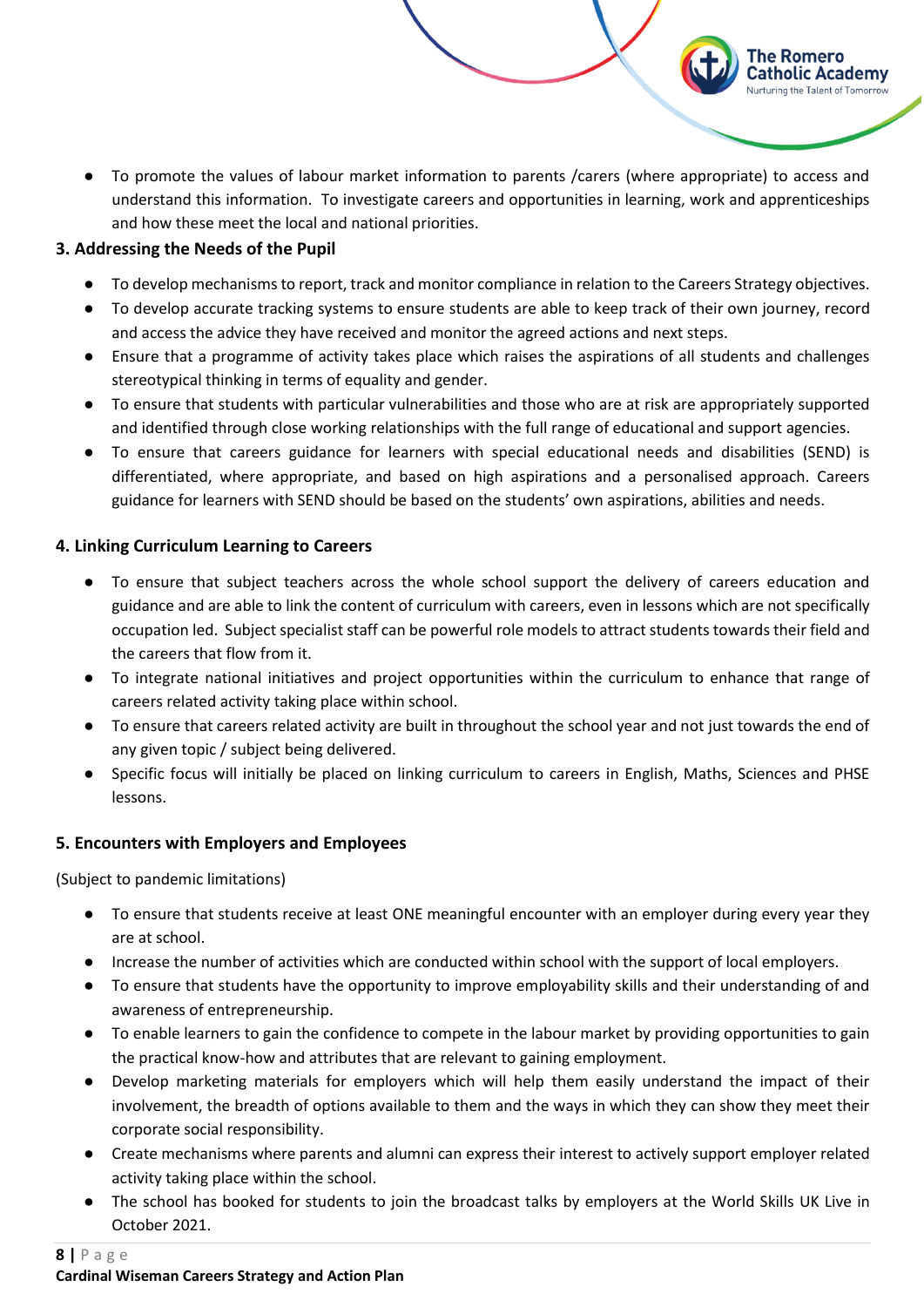#### <span id="page-8-0"></span>**12. Promotions of career related activities**

Cardinal Wiseman Catholic School will encourage the promotion of ALL careers related activity which takes place within the school through the creation of case studies and will share this activity through our school Twitter account and other social media channels.

The Romero Catholic Academy **Jurturing the Talent of Tomorrow** 

This careers strategy document along with any case studies documents that are created will be placed on the School's website. These will also be shared with the Coventry and Warwickshire LEP to be used to promote best practice across ALL careers hub member schools.

This promotion will enable us, and our partner organisations, to be able to capture the evidence we are required to provide both OFSTED and the Careers and Enterprise Company and demonstrate that the activity taking place within our school meets the requirements set out within the Department of Education's Careers strategy.

#### <span id="page-8-1"></span>**13. Action Plan 2021/2022**

- Continue with Colin Beesley from the SLT as Strategic Careers Lead.
- Update the whole school Careers Strategy which is published on the school website especially in the light of the ongoing pandemic and its limitations on travel and visits.
- Continue to raise awareness of the Careers Strategy with key staff within the school to enable them to contribute towards the need to link careers to the curriculum within school.
- Continue to inform parents of the creation of the school's updated careers strategy and inform them of its location on the school website.
- Update the school's effectiveness using the Compass Evaluation Tool and the Tracker tool on a regular basis as per the terms of our agreement in joining the Coventry and Warwickshire Local Enterprise Hub.

#### <span id="page-8-2"></span>**14. Timetable of planned careers related activity**

#### **Autumn Term 2021**

- Distribution of Careers Knowledge booklet to Year 10 and 11.
- Year 11 interviews on a 1.1. basis with Prospects, starting with disadvantaged and identification of potential students at risk of NEET.
- Year 12 and 13 dedicated day with interviews also prioritizing disadvantaged.
- All students participating in interviews to evaluate the experience.
- Launch of careers information and guidance lessons with Key Stage 3 students.
- Targeted careers interviews with Year 13 students not intending to attend university.
- Dedicated weekly lesson on careers information and guidance for Year 12 students.
- World Skills Spotlight talks on 14 October 2021 to Years 9 and 10.